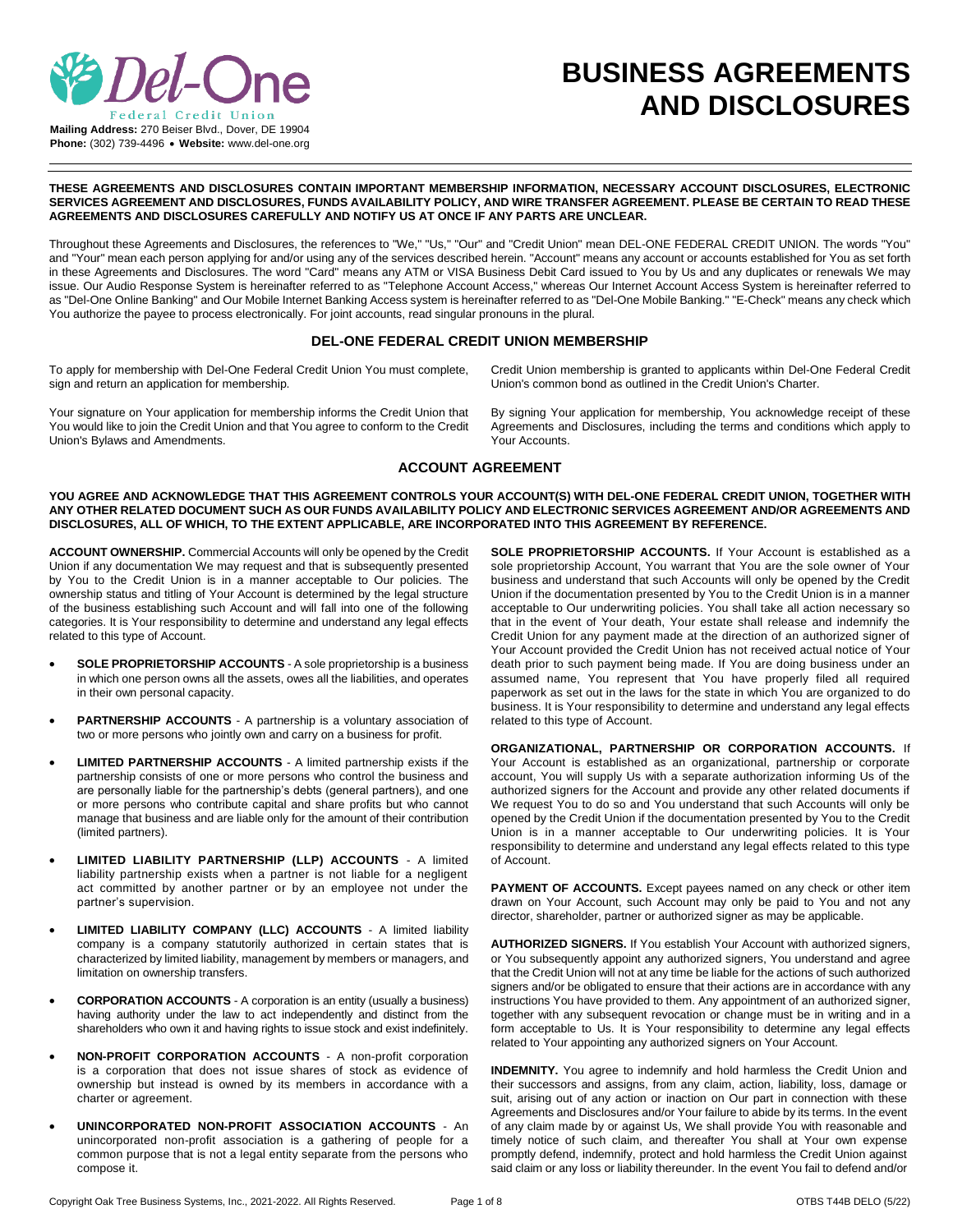# **ACCOUNT AGREEMENT (continued)**

indemnify and hold Us harmless, then in such instance We shall have full rights to defend, pay or settle said claim on Your behalf without notice to You and with full right of recourse against You for all fees, costs, expenses and payments made or agreed to be paid to discharge said claim. You further agree to pay all actual attorneys' fees necessary to enforce such provision. Such indemnity shall be unlimited in amount and duration and be binding upon and inure to the benefit of all parties, their successors, assigns and personal representatives.

**ARBITRATION AND WAIVER OF CLASS ACTION RELIEF. In the event of any controversy or claim arising out of or relating to these Agreements and Disclosures, or the breach thereof, and any other agreement, account, product, or service You have with the Credit Union, whether now or in the past (except for any credit subject to the Military Lending Act, or a consumer credit transaction secured by Your dwelling, including a home equity line of credit secured by Your principal dwelling), We may, at Our option, pursue Our remedies by filing a legal action to recover any amounts owed under these Agreements and Disclosures, or We may initiate arbitration proceedings.** 

**In the event of any controversy or claim arising out of or relating to these Agreements and Disclosures, or the breach thereof, and any other agreement, account, product, or service You have with the Credit Union, whether now or in the past, You shall, at Your option, pursue Your remedies by filing a small claims court action to recover any amounts owed under these Agreements and Disclosures, or You may initiate binding arbitration proceedings.**

**If any party elects arbitration as a means to resolve any such controversy or claim, such arbitration shall be administered by the American Arbitration Association in accordance with its Arbitration Rules, and judgment on the award rendered by the arbitrator(s) may be entered in any court having jurisdiction thereof. Claims shall be heard by a single arbitrator. The arbitration shall be governed by the laws of the state in which Our principal office is located, and arbitration shall take place in the area in which Our principal office is located. Time is of the essence for any arbitration described above. Arbitration hearings shall take place within 90 days of the request for arbitration, and awards shall be rendered within 60 days of the conclusion of the arbitration proceedings. Arbitrator(s) shall agree to these limits prior to accepting appointment. The arbitrators will have no authority to award punitive or other damages not measured by the prevailing party's actual damages, except as may be required by statute. The arbitrator(s) shall award to the prevailing party, if any, as determined by the arbitrators, all of their costs and fees. "Costs and fees" mean all reasonable pre-award expenses of the arbitration, including the arbitrators' fees, administrative fees, travel expenses, out-of-pocket expenses such as copying and telephone, court costs, witness fees, and attorneys' fees. Except as may be required by law, neither a party nor an arbitrator may disclose the existence, content, or results of any arbitration hereunder without the prior written consent of both parties.** 

**If You would like to opt-out, that is, if You would prefer not to participate in the Arbitration portion of this Arbitration And Waiver of Class Action Relief provision, You may opt-out by writing to Del-One Federal Credit Union, 270 Beiser Blvd., Dover, Delaware 19904, and informing Us of Your intention to opt-out. Any such opt-out must be received by Us no later than the 30th day following the date in which these Agreements and Disclosures were provided to You, and contain Your true and accurate name, address, Account number, and live signature.**

**YOU HEREBY WAIVE YOUR RIGHT TO ASSERT ANY CLAIMS AS PART OF A CLASS ACTION AND ACKNOWLEDGE THAT NO CLASS ACTION, CLASS-WIDE ARBITRATION, PRIVATE ATTORNEY GENERAL ACTION, OR OTHER PROCEEDING WHERE SOMEONE ACTS IN A REPRESENTATIVE CAPACITY, MAY BE PURSUED IN ANY ARBITRATION OR IN ANY COURT PROCEEDING, REGARDLESS OF WHEN THE CLAIM OR CAUSE OF ACTION AROSE OR ACCRUED, OR WHEN THE ALLEGATIONS OR FACTS UNDERLYING THE CLAIM OR CAUSE OF ACTION OCCURRED. YOU HEREBY WAIVE YOUR RIGHT TO A JURY TRIAL FOR THE RESOLUTION OF ANY AND ALL DISPUTES.**

**POWER OF ATTORNEY.** If You name a person to act as Your attorney-in-fact or agent in any way with Your Account, We are only obligated to deal with such person if We, in Our sole judgment, approve of the form of appointment and the supporting documentation.

**DEPOSIT OF ITEMS.** You may make deposits to Your Account using any method available from Us. Such methods may include deposits made in person, by mail, electronic means, and any other means that may become available. We have the right to refuse to accept any check or instrument for deposit at Our sole discretion. If You deposit an item and it is returned unpaid, We will debit Your Account for the amount of the item and charge You a fee. You will be liable to Us for the amount of any item You deposit which is returned unpaid, and in addition, will be responsible for any of Our costs and expenses incurred in the collection of such returned item from You, including reasonable attorneys' fees. Subject to Our Funds Availability Policy, You may not be able to withdraw funds from Your Account until We have received final settlement for any items deposited. If You make a deposit on a Saturday, Sunday, or a holiday, or after Our predetermined cut-off hour on business days, the deposit will be credited to Your Account as of the next business day.

**COLLECTION AND PROCESSING OF ITEMS.** In processing items You have deposited for collection, We are only Your agent and assume no responsibility beyond the exercise of ordinary care. Any item deposited is subject to final settlement in cash or credit. We may use any method We feel is appropriate to collect items, which may include use of a Federal Reserve Bank. We are not responsible for the acts of any third party We use for the collection of items including responsibility for lost items. If We use a local clearinghouse in the collection of items, You authorize Us to do so and to act in accordance with any applicable rules and regulations. We may permit You to withdraw funds from Your Account before final settlement has been made, however, if final settlement is not made, We have the right to charge Your Account or otherwise require You to repay such funds. In processing items presented for payment on Your Account, We will pay such items each business day based solely on an order of Our choosing. This means that the transactions may not be processed in the order in which they occurred and that You could incur multiple fees in a single day should there be insufficient funds to pay all items presented that day.

**OVERDRAFT PROTECTION.** To the extent permitted by law, You authorize Us to transfer funds from other Accounts You may have with Us in necessary multiples (or in such increments as We may from time to time determine) to Your Account to cover any overdraft. If You have a line of credit with Us, transfers will be made first from Your line of credit up to Your available credit limit, then from Your primary share Account, provided You have enough available funds in that Account, and then We may elect to pay such overdraft, subject to any preference You have indicated to Us for clearing any overdraft(s). Overdraft transfers are subject to a transfer fee. You hold Us harmless from any and all liability which might otherwise exist if a transfer does not occur.

**OVERDRAFTS.** You understand and agree that We may from time to time, and at Our sole discretion, pay certain items in order to cover an overdraft, and charge You a fee for doing so. You further understand that payment of any overdrafts will be made in an order of Our choosing. You hold Us harmless from any and all liability which might otherwise exist if We do not pay an overdraft. If You would like to opt-out, that is, if You would prefer We not pay any share draft that would overdraw Your share draft Account, You may opt-out by writing to Us at 270 Beiser Blvd., Dover, DE 19904 or by calling Us at (302) 739-4496, and informing Us of Your intention to opt-out.

**NOTICE OF RECEIPT OF ACH ITEMS.** Under the operating rules of the National Automated Clearing House Association which are applicable to ACH transactions involving Your account and as permitted by law, We are not required to give You next day notice of receipt of an ACH item, and We will not do so. We will continue to notify You of the receipt of payments in the periodic statements We provide to You.

PROVISIONAL PAYMENT (ACH ORIGINATION). Credits given by any Receiving Depository Financial Institution to the receiver with respect to any automated clearing house credit entries subject to Article 4A of the Uniform Commercial Code (UCC-4A), are provisional until the Receiving Depository Financial Institution has received final settlement through a Federal Reserve Bank, or has otherwise received payment as provided in §4A-403(a) of UCC-4A. If the Receiving Depository Financial Institution does not receive such final settlement or payment, then they shall be entitled to a refund from the receiver of the amount so credited, and We shall not be deemed to have paid the receiver the amount of such entry.

PROVISIONAL PAYMENT (ACH RECEIPT). Credit given by Us to You with respect to any automated clearing house credit entry is provisional until We receive final settlement for such entry through a Federal Reserve Bank. If We do not receive final settlement, You are hereby notified and agree that We are entitled to a refund of the amount credited to You in connection with such entry, and the party making payment to You via such entry (i.e., the originator of the entry) shall not be deemed to have paid You the amount of such entry.

**CHOICE OF LAW.** We may accept payments on Your behalf for Your account which have been transmitted through one or more Automated Clearing Houses ("ACH") and which are not subject to the Electronic Fund Transfer Act. Your rights and obligations with respect to such payments shall be construed in accordance with and governed by the laws of the State of Delaware as provided by the operating rules of the National Automated Clearing House Association, which are applicable to ACH transactions involving Your account.

Copyright Oak Tree Business Systems, Inc., 2021-2022. All Rights Reserved. Page 2 of 8 COVERS T44B DELO (5/22)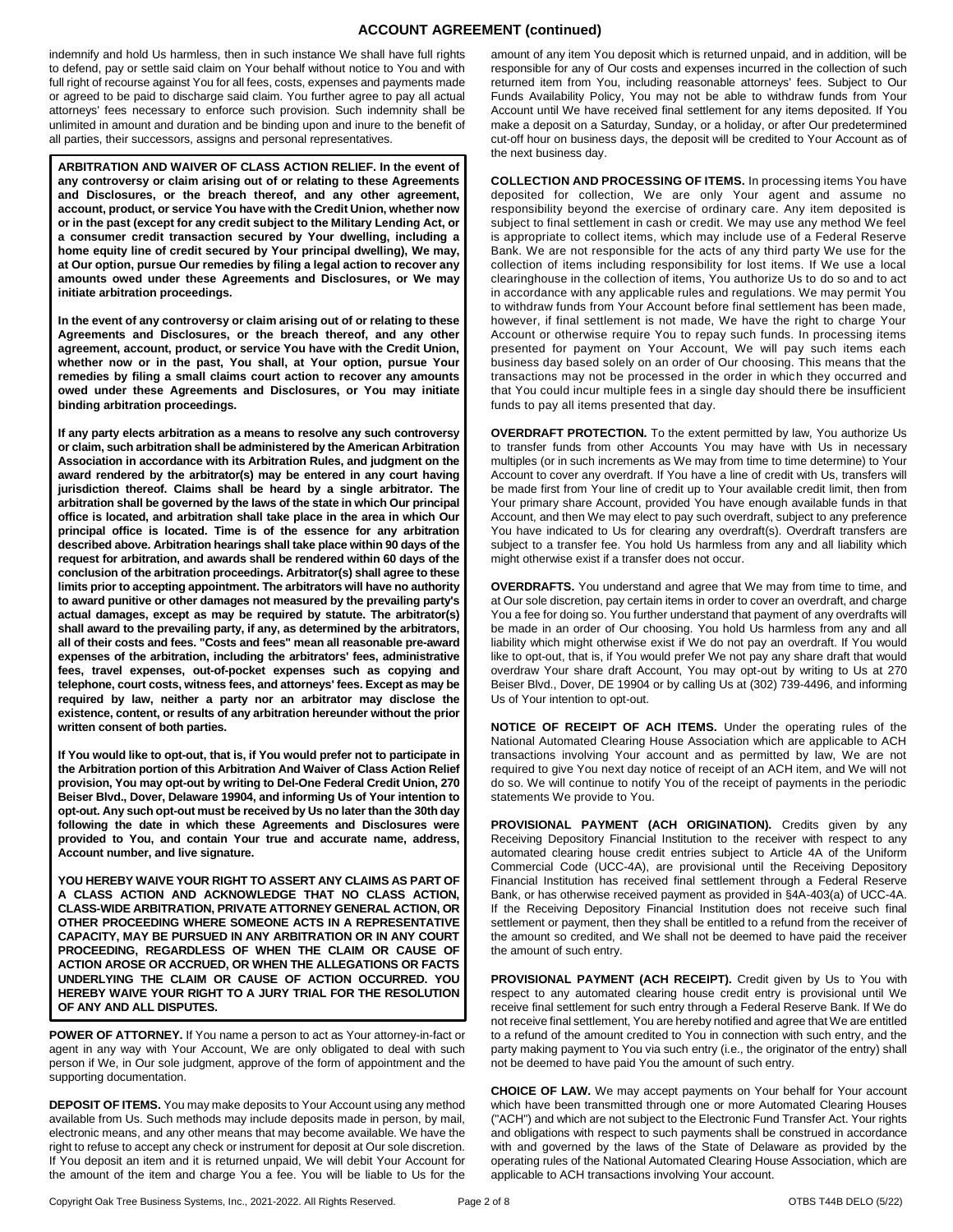## **ACCOUNT AGREEMENT (continued)**

**EXPENSES.** If We incur any costs or expenses as a result of any attachment, garnishment or levy against Your Account, You will reimburse Us for such costs or expenses or We may charge them to Your Account.

**INACTIVE OR DORMANT ACCOUNTS.** Inactive Accounts (Accounts with no withdrawals or deposits within a one-year period) may be subject to an Inactive Account Fee. If no activity occurs in Your account within the time period specified by applicable state law, the property in Your account may be subject to transfer to the appropriate state authority ("escheatment"). We have no liability if Your Account becomes dormant and is therefore subject to escheatment in accordance with applicable state law.

**LIEN IMPRESSMENT AND SET-OFF.** You agree that We may impress and enforce a statutory lien upon Your Accounts with Us to the extent You owe Us any money and We may enforce Our right to do so without further notice to You. We have the right to set-off any of Your money or property in Our possession against any amount You owe Us. The right of set-off and Our impressed lien does not extend to any Keogh, IRA or similar tax deferred deposit You may have with Us. If Your Account is owned jointly, Our right of set-off and Our impressed lien extends to any amount owed to Us by any of the joint Owners.

**CREDIT REPORTING NOTICE.** We may report information about Your account to credit bureaus. Late payments, missed payments, or other defaults on Your account may be reflected in Your credit report.

**MINIMUM BALANCE REQUIREMENTS, FEES AND SERVICE CHARGES.** You agree to pay Us any applicable fees or charges, and are responsible for any minimum balance requirements and deposit requirements called for in Our Agreements and Disclosures provided to You when You opened Your Account. In any case and with proper notice to You, fees, charges, balance requirements and deposit requirements may be changed by Us from time to time.

**SUSPENSION OF SERVICES.** We have the right to suspend the benefit of any Credit Union service at any time for reasonable cause. At Our discretion, We also have the right to pay any share draft presented for payment from Your Account after Your Account is closed or suspended and to recover such amount paid from You. Account services are available to those members in good standing with the Credit Union. We reserve the right to cancel or suspend services to a member who is not in good standing, which includes members that have: (a) a delinquent loan; (b) a primary share Account balance below the \$5.00 minimum; (c) an unresolved deposited returned check; (d) any unpaid and uncollected fees; or (e) a negative balance on an Account.

**ASSIGNABILITY.** You may not assign or transfer any interest in Your Account.

**AGREEMENTS AND DISCLOSURES.** The Agreements and Disclosures provided to You at the time You opened Your Account and referred to throughout this Agreement, contain: (a) a list of fees and charges applicable to Your Account; (b) the dividends and applicable Annual Percentage Yield (APY); (c) how dividends are credited or compounded; and (d) other pertinent information related to Your Account. Your Agreements and Disclosures may be amended by Us from time to time in a manner as prescribed by law.

**STOP PAYMENTS.** You may ask Us orally to stop payment on a share draft. For any such request to remain valid, however, You must also supply Us with a written request within 14 days after You make any such oral request. Stop payment requests are also subject to the terms and conditions of the Order For Stop Payment form related to any such request. Your request must be given to Us in a timely manner so that We have a reasonable opportunity to act on Your request. A written stop payment request is effective for six months. If at the end of 6 months You request Us to continue the stop payment order, that request will be treated as a new request. We are not liable if We pay a share draft which You have requested Us to stop payment on as long as We act in good faith and exercise ordinary care.

In any event, any damages that We might otherwise be liable for shall not exceed the amount of the involved share draft. If We do pay a share draft for which You have requested stop payment and as a result any other item is returned unpaid by Us due to nonsufficient funds, We are not liable for any consequences resulting from such action. If Your Account is a joint Account, any Owner of the Account may request a stop payment. Any release of a stop payment order must be made by the person who made the request. If You ask Us to stop payment on a preauthorized transfer, Your request will be processed under the provisions of Our Electronic Fund Transfer Agreement with You.

You may also ask Us to replace a lost, destroyed or stolen cashier's, teller or certified check and if You do, You agree to execute a declaration of loss and claim for reimbursement form together with any other documentation We may require, such as an affidavit. Regardless of the type of documentation presented to Us, the request must be in a form acceptable to the Credit Union and given to Us in a timely manner so that We have a reasonable opportunity to act on such request. Such declaration of loss and claim for reimbursement will not become effective until the later of: (a) the 90th day after the date of the check (or 90th day following the date of acceptance, in the case of a certified check); or (b) the date We receive the declaration of loss and claim for reimbursement together with any other required documentation.

**SHARE DRAFTS AND OTHER ACCOUNT ACCESS DEVICES.** Any share draft or other Account access device which does not meet Our standards for acceptance may be rejected by Us, whether such standards are established by law, regulation or Our own policy.

**POSTDATED, STALE OR OVERDRAFT SHARE DRAFTS.** You understand that postdating a share draft will have no effect on whether or not it is honored prior to or after the date of any such share draft. A stale share draft is any share draft received by Us that is dated 6 months or more prior to the date of receipt. We may pay or refuse to pay any postdated, stale or overdraft share draft, or other item presented for payment on Your Account without any liability.

SHARE DRAFT SAFEKEEPING. Share draft Safekeeping is automatic on Your Account and Your cancelled share drafts will not be returned to You. You understand that cancelled share drafts retained by Us are later destroyed after a reasonable period of time. If You subsequently request a copy of a share draft and We are unable to supply it, then We shall not be liable for any damage You may sustain in excess of the face amount of the involved share draft.

**PERIODIC STATEMENTS.** You will be provided with a periodic statement showing activity on Your Account. If You believe any statement reflects discrepancies, You must notify Us of such discrepancies within 30 days from the date We mailed the statement to You. If the discrepancy noted is the result of an electronic fund transfer, then the provisions of Our Electronic Fund Transfer Agreement with You will control resolution of the matter.

**AMENDMENTS.** This Agreement may be amended by Us at any time, in which case We will provide You with a notice of amendment as required by law or regulation.

**NOTIFICATION OF ADDRESS CHANGE.** You will notify Us promptly in writing with Your signature if You move or otherwise have a change of address. In the event We are unable to locate You, You agree to pay all fees associated with maintaining an invalid address in Our records and any costs and locator fees incurred in Our locating efforts.

**WAIVERS.** You agree and understand that Our failure or delay to exercise any right, remedy, power, or privilege available to Us pursuant to this Agreement shall not affect or disallow Our future exercise of that right, remedy, power or privilege.

**ELECTRONIC COMMUNICATIONS.** By applying for membership in the Credit Union, You authorize Us to send You, from time to time, and to the extent permitted by applicable law, electronic communications regarding the status of any share, share draft, and/or term Account(s) You maintain with Us. You also authorize Us to send You electronic communications regarding any other accounts You may maintain with Us from time to time including, but not limited to, loan accounts, credit line accounts, and credit card accounts. These electronic communications are sometimes referred to as "transactional or relationship messages."

You authorize Us to contact You using any wireless, cellular, mobile or other telephone number You have provided to Us on Your membership application, and at any wireless, cellular, mobile or other telephone number You may furnish to Us or We may obtain for You in the future. We may contact You using any electronic means We choose, which may include but is not limited to, voice messages, text messages and other similar electronic methods of communication. If You have furnished Us with any e-mail address(es), You understand and agree that We may send You e-mail messages regarding Your Account(s) with Us from time to time. If You have or subsequently enter into any separate consent to receive electronic documentation form, any communications covered by such disclosure and consent shall be subject to the terms and conditions set forth in that disclosure and consent.

You understand that the nature of electronic communications is such that anyone with access to Your wireless, cellular, mobile or other telephonic device or e-mail may be able to read or listen to such transactional or relationship messages from Us, and You agree that any person or party sending or leaving such messages shall have no liability for any consequences resulting from the interception of such messages by any other party. Without limitation, You also agree that You are responsible to pay all costs that You may incur as a result of any contact method We choose including, but not limited to, charges for telecommunications, wireless and/or internet charges.

**GOVERNING LAW.** This Agreement shall be governed by the laws of the State of Delaware, except to the extent that federal law controls.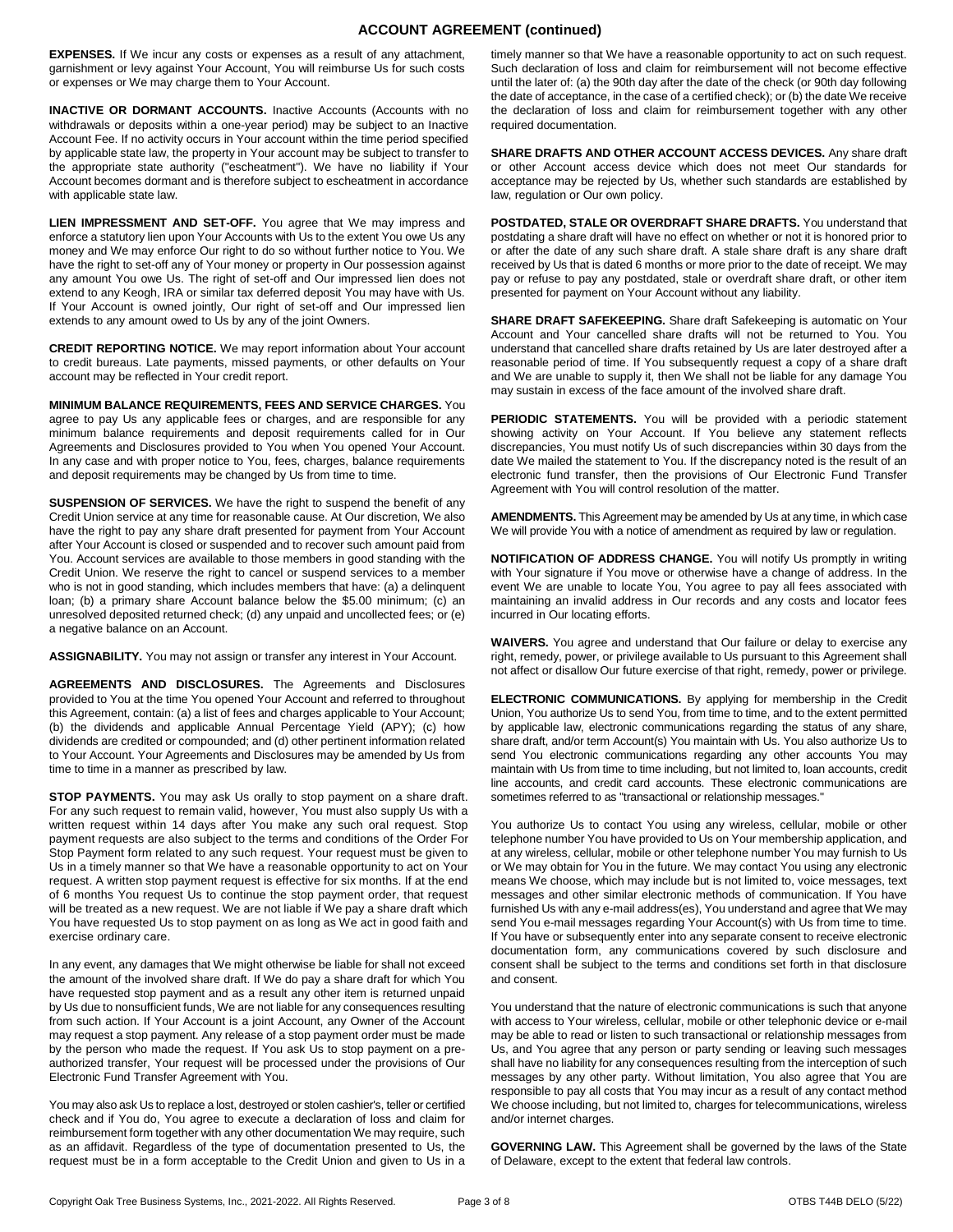# **ACCOUNT DISCLOSURES**

**THE FOLLOWING DISCLOSURES CONTAIN IMPORTANT INFORMATION AND THE TERMS AND CONDITIONS OF ANY ACCOUNT OR ACCOUNTS THAT YOU MAY HAVE WITH US AND ARE PROVIDED AS REQUIRED BY THE TRUTH-IN-SAVINGS ACT. WHEREVER USED, "APY" MEANS ANNUAL PERCENTAGE YIELD.**

#### **SPECIFIC TERMS APPLICABLE TO YOUR BUSINESS SHARE SAVINGS ACCOUNT**

**Variable Rate Information.** This Account is subject to a Variable Rate. For the current dividend rate and corresponding APY, refer to the accompanying Account Disclosure Rate Supplement which We have included with and made a part of this Disclosure.

**Minimum Balance Requirements.** The minimum balance required to open this Account is \$5.00. In order to earn the disclosed APY, You must maintain a balance that is at least equal to \$100.00 in Your Account each day. In order to avoid a fee, You must maintain a balance that is at least equal to \$250.00 in Your Account each day.

**Transaction Limitations.** During any calendar month, You may not make more than six pre-authorized or automatic transfer or telephonic order or instruction. No transfers may be made by check, draft, debit card, if applicable, or similar order to a third party. If You exceed these limitations, Your Account may be subject to closure by the Credit Union.

#### **SPECIFIC TERMS APPLICABLE TO YOUR MONEY MARKET DEPOSIT ACCOUNT**

**Variable Rate Information.** This Account is subject to a Variable Rate. For the current dividend rate and corresponding APY, refer to the accompanying Account Disclosure Rate Supplement which We have included with and made a part of this Disclosure.

**Minimum Balance Requirements.** The minimum balance required to open this Account is \$5,000.00. In order to avoid a fee, You must maintain a balance at least equal to \$5,000.00 in Your Account each day.

**Transaction Limitations.** During any calendar month, You may not make more than six pre-authorized or automatic transfer or telephonic order or instruction. No transfers may be made by check, draft, debit card, if applicable, or similar order to a third party. If You exceed these limitations, Your Account may be subject to closure by the Credit Union.

#### **SPECIFIC TERMS APPLICABLE TO YOUR BUSINESS CHECKING ACCOUNT**

**Variable Rate Information.** This Account is subject to a Variable Rate. For the current dividend rate and corresponding APY, refer to the accompanying Account Disclosure Rate Supplement which We have included with and made a part of this Disclosure.

**Minimum Balance Requirements.** In order to earn the disclosed APY and to avoid a fee, You must maintain a balance that is at least equal to \$1,000.00 in Your Account each day.

#### **SPECIFIC TERMS APPLICABLE TO YOUR NON-PROFIT BUSINESS CHECKING ACCOUNT**

**Variable Rate Information.** This Account is subject to a Variable Rate. For the current dividend rate and corresponding APY, refer to the accompanying Account Disclosure Rate Supplement which We have included with and made a part of this Disclosure.

**Minimum Balance Requirements.** In order to earn the disclosed APY, You must maintain a balance that is at least equal to \$1,000.00 in Your Account each day.

## **GENERAL TERMS APPLICABLE TO ALL ACCOUNTS**

**Member in Good Standing.** The Account services described in these Agreements and Disclosures are available to those members in good standing with the Credit Union. We reserve the right to suspend services to a member who is not in good standing, which includes members that have:

- a delinquent loan.
- a primary share Account balance below the \$5.00 minimum.
- an unresolved deposited returned check.
- unpaid and uncollected credit union fees.
- a negative balance on an Account.

**Minimum Balance Requirements.** To be a member and maintain Accounts with Us You must purchase 1 share in the Credit Union. The par value of a share in this Credit Union is \$5.00. If the balance in Your primary share Account drops below 1 share (\$5.00), at any time, We may, at Our option, close Your Account.

**Nonsufficient Funds Returns.** Any share draft or pre-authorized transfer, or transaction made through the use of a debit card, or other electronic means, as is applicable (including any in-person transaction), that is presented to Us for payment on Your Account when Your Account lacks sufficient collected funds to pay any such item may, at Our option, be returned for nonsufficient funds (NSF) or We may honor any such item and charge You a fee for doing so.

**Overdraft Balance Calculation.** When processing transactions that debit or credit Your Account, We start each Business Day with Your final Account balance from the preceding Business Day. The final balance takes into Account all of the debit and credit transactions that were settled that Business Day pursuant to Our Funds Availability Policy, as well as any other debits or credits to Your Account that were finally settled that day, as described above in the "Deposit of Items" and "Collection and Processing of Items" sections of the Account Agreement. This starting balance at the beginning of a Business Day (the preceding Business Day's final balance) is sometimes referred to as Your "actual balance."

As credits and debits to Your Account are received by Us, We add them to and subtract them from Your actual balance. Examples of credits include, but are not limited to, electronic direct deposits, check deposits, ACH credits that have settled that day, and cash deposits made to one of Our tellers. Examples of debits include, but are not limited to, checks drawn on Your Account that are presented to Us for payment together with such checks that are returned unpaid and subsequently represented for payment, electronic fund transfer (EFT) debit transactions (such as preauthorized payments and settled EFT debits) and all reinitiated electronic fund transfer (EFT) debit transactions (such as preauthorized payments), memoposted EFT debits (EFT debits that We have authorized but which have not been settled) and all Credit Union fees and charges. As noted above, these examples are not an exhaustive list and should not be construed as such. The result of this calculation at any given point in time is called Your "available balance."

For the purpose of determining whether an overdraft has occurred, We use Your available balance. First, We add all of the settled credit transactions to the beginning actual balance. Then, We subtract all of the debit transactions that settled that day. We also subtract all of the pending debit transactions. This determines the available balance for overdraft purposes. Each debit transaction that We process when Your Account has, or will have, a negative available balance is an overdraft, subject to an overdraft charge.

Subject to applicable law, You are responsible for paying any overdraft fees and charges assessed in connection with Our payment of an overdraft, as well as any NSF fees charged to Your Account when We dishonor and return an item for nonsufficient funds. It is Your responsibility to know Your Account balance, and if You have any questions You should contact a Credit Union representative.

**Additional Transaction Limitations.** For all Accounts (except share draft Accounts), the Credit Union reserves the right to require a member intending to make a withdrawal to give written notice of such intent not less than 7 days and not more than 60 days before any such withdrawal.

**Withdrawal of Dividends Prior to Maturity.** For all term Accounts, the Annual Percentage Yield assumes that dividends remain on deposit until maturity. A withdrawal will reduce earnings

**Variable Rate Information.** For all variable-rate Accounts, the dividend rate and APY may change at any time based on the determination of the Credit Union's Board of Directors.

**Nature of Dividends.** All dividends are paid from current income and available earnings, after required transfers to reserves at the end of a dividend period.

**Compounding and Crediting.** For all dividend-bearing Accounts, dividends will be earned daily for each day on which Your balance exceeds the minimum balance requirement for Your Account. The dividend period is Monthly, and dividends will be compounded and credited to Your Account Monthly.

**Balance Computation Method.** For all dividend-bearing Accounts, dividends are calculated by the daily balance method which applies a daily periodic rate to the balance in the Account each day.

For all dividend bearing Accounts, accrued but uncredited dividends will not be paid at the time You close Your Account.

**Accrual on Noncash Deposits.** For all dividend-bearing Accounts, dividends will begin to accrue on the business day that You place noncash items (e.g. checks) into Your Account.

**Fees and Charges.** Any fees and charges applicable to Your Account are disclosed on the accompanying schedule of fees and charges provided in conjunction with these Agreements and Disclosures.

Copyright Oak Tree Business Systems, Inc., 2021-2022. All Rights Reserved. Page 4 of 8 COVERS T44B DELO (5/22)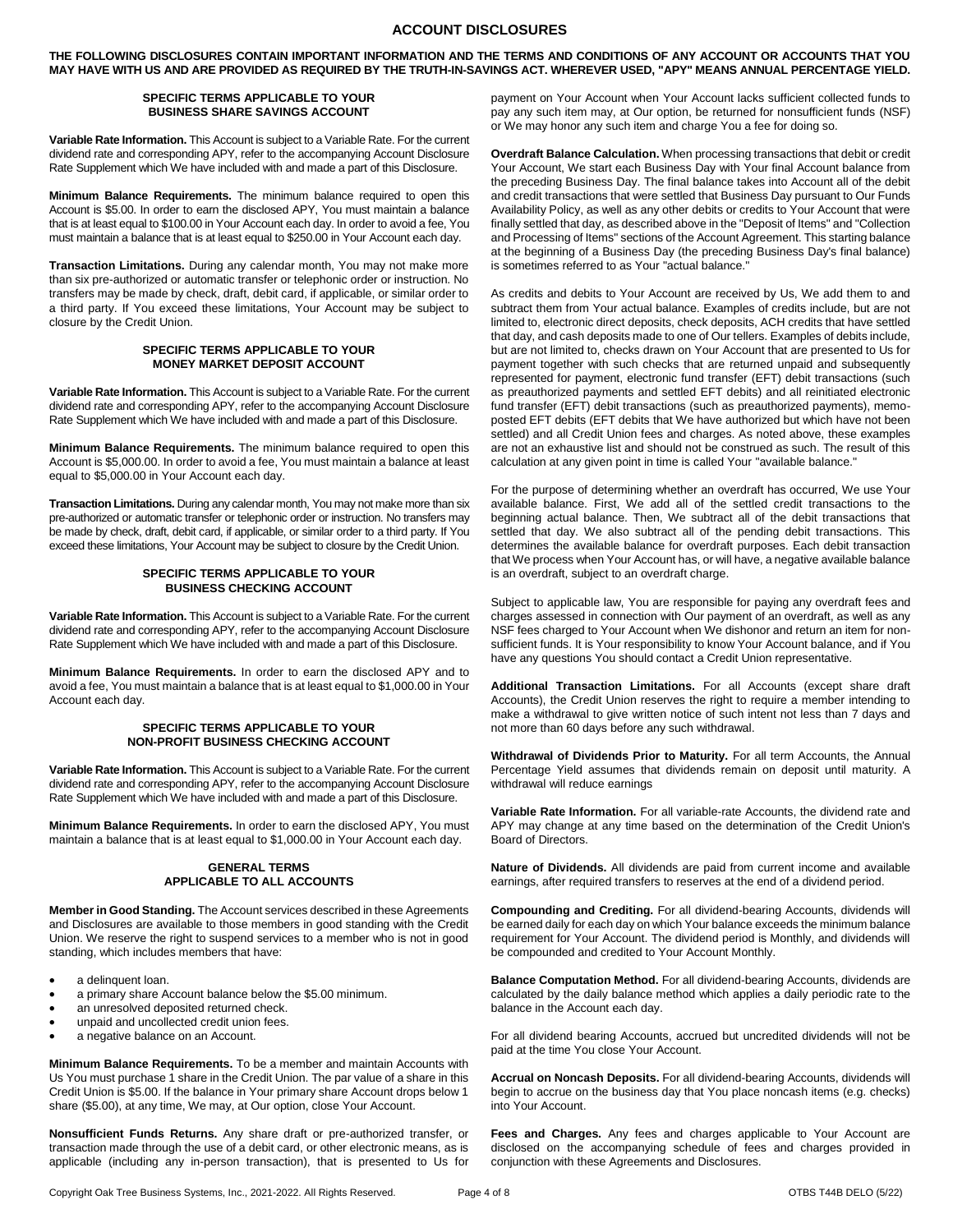#### **ELECTRONIC SERVICES AGREEMENT AND DISCLOSURE**

**THIS IS YOUR ELECTRONIC SERVICES AGREEMENT AND DISCLOSURE. IT INCLUDES NECESSARY STATEMENTS AND ANY SPECIAL INSTRUCTIONS REGARDING THE USE OF YOUR VISA BUSINESS DEBIT CARD ("CARD"), OUR AUDIO RESPONSE SYSTEM ("TELEPHONE ACCOUNT ACCESS"), OUR INTERNET ACCOUNT ACCESS SYSTEM ("DEL-ONE ONLINE BANKING"), OUR MOBILE INTERNET BANKING ACCESS SYSTEM ("DEL-ONE MOBILE BANKING"), EACH WITH THEIR CORRESPONDING PERSONAL IDENTIFICATION NUMBER (PIN) OR ACCESS CODE, AND ANY CHECKS YOU AUTHORIZE TO BE PROCESSED ELECTRONICALLY ("E-CHECK").**

**ATM CARD, VISA BUSINESS DEBIT CARD, TELEPHONE ACCOUNT ACCESS, DEL-ONE ONLINE BANKING, DEL-ONE MOBILE BANKING AND E-CHECK AGREEMENT.** This Agreement applies to any electronic fund transfer made to or from Your Account(s) by You or by any user who has access to Your Account with actual, apparent or implied authority for use of Your Account. Electronic fund transfers to and from Your Account can be made through the use of, but may not be limited to the following: (a) Your Card in Automated Teller Machines (ATMs) or at any place that it is honored including those transactions made through the use of the appropriate PIN in conjunction with Your Card; (b) Our Telephone Account Access system; (c) Our Del-One Online Banking system; (d) Our Del-One Mobile Banking system; and (e) any check which You authorize the payee to process electronically. An electronic fund transfer is any transfer of funds which is performed through the use of Your Card, Our Telephone Account Access system, Our Del-One Online Banking system, Our Del-One Mobile Banking system, E-Check or other electronic device. You understand that Your Card and any Personal Identification Numbers (PINs) or Access Codes are issued by Us and are not transferable. The use of Your Card, PIN and/or any other Account access device is subject to the following terms. You agree: (a) to abide by Our rules and regulations as amended related to the use of Your Card, PIN and/or other Account access device; (b) that We may follow all instructions given to Machines; (c) not to use Your Card for illegal transactions including, but not limited to, advances made for the purpose of gambling and/or wagering where such practices are in violation of applicable state and/or federal law; and (d) that each withdrawal by You or by any authorized user of Your Card or PIN may be charged to Your share or share draft Account, as appropriate, and will be treated as though it were a share withdrawal except that: (1) We may charge withdrawals to Your share Account in any order We determine; and (2) We cannot honor stop payment requests on ATM and POS withdrawals.

We may, but are under no obligation to do so, process an Electronic Fund Transfer that exceeds the balance in Your share and/or share draft Account. In the event that any such transfer occurs, You agree to immediately pay Us the overdrawn amount and to the extent permitted by law, any associated fees and charges. For security reasons there are limits on the number of transactions that may be processed each day.

**ISSUANCE OF PERSONAL IDENTIFICATION NUMBERS AND ACCESS CODES.** You will choose a Personal Identification Number (PIN) to be used in conjunction with VISA Business Debit Card transactions, and separate Access Codes to be used in conjunction with Telephone Account Access, and Del-One Online Banking. Your use of Your PIN or Access Code is Your authorization to Us to withdraw funds from Your share Account or Your share draft Account to cover such transactions.

**OTHER AGREEMENT.** If electronic fund transfer transactions involve other agreements You have with Us, the terms of those agreements will apply as well.

**BUSINESS DAYS.** Every day is a business day except Saturdays, Sundays and holidays.

**DELAYED FUNDS AVAILABILITY NOTICE.** Subject to Our Delayed Funds Availability Policy, deposits made at Del-One Federal Credit Union locations may not be posted to Your Account until they are received and verified by Us. All deposited items are removed from machines each business day. We are not responsible for delays in deposit posting due to improper identification on the deposit envelope. See Our Funds Availability Policy Disclosure for Our policy regarding the availability of Your deposits.

#### **TYPES AND LIMITATIONS OF SERVICES**

**ATM CARD TRANSACTIONS.** You may use Your Card in conjunction with Your PIN in any of Our network of ATMs and such other machines or facilities as We may designate, to deposit cash and checks to Your share and share draft Account(s). You may also use Your Card in conjunction with Your PIN in any of Our network of ATMs and such other machines or facilities as We may designate, to withdraw cash from Your share and share draft Accounts not to exceed \$500.00 per day (share, share draft, and line of credit combined), subject to the available funds in Your Account. In addition, You may transfer funds between Your share and share draft Accounts, subject to the available funds in Your Account, and make miscellaneous inquiries on Your share and share draft Accounts with Us.

**VISA BUSINESS DEBIT CARD TRANSACTIONS.** You may use Your Card in conjunction with Your PIN in any of Our network of ATMs and such other machines or facilities as We may designate, to deposit cash and checks to Your share and

share draft Account(s). You may also use Your Card in conjunction with Your PIN in any of Our network of ATMs and such other machines or facilities as We may designate to make the following transactions: (a) withdraw cash from Your share and share draft Account(s); (b) transfer funds between Your share and share draft Account(s); and (c) make balance inquiries on Your share and share draft Account(s) with Us. You may also use Your Card in conjunction with Your PIN to purchase goods and services ("POS") at any business establishment where the Card is accepted.

ATM withdrawals may not exceed \$600.00 per calendar day (share, share draft and line of credit combined), subject to the available funds in Your Account. POS transactions may not exceed \$2,500.00 per calendar day (share, share draft and line of credit combined), subject to the available funds in Your Account.

**TELEPHONE ACCOUNT ACCESS TRANSACTIONS.** You may use Telephone Account Access in conjunction with Your Access Code and a touch tone telephone for the following services: (a) transfer funds between Your share and share draft Account(s), and credit line account(s); (b) make payments on Credit Union loans You have with Us; (c) make a check withdrawal from Your share or share draft Account(s); (d) take advances on Your line of credit with Us; and (e) make miscellaneous inquiries on Your Credit Union deposit and loan balances, deposits, withdrawals and transactional information. Telephone Account Access operates 24 hours every day. If You attempt to use the system and are told that "the system is not available," please try again later when service is restored.

**DEL-ONE ONLINE BANKING TRANSACTIONS.** You may use Del-One Online Banking in conjunction with Your Access Code, an internet connection and a personal computer for the following services: (a) transfer funds between Your share and share draft Account(s), and credit line account(s); (b) make payments on Credit Union loans You have with Us; (c) access the separate bill payment service; (d) take advances on Your line of credit with Us; and (e) make miscellaneous inquiries on Your Credit Union deposit and loan balances, deposits, withdrawals and transactional information. Del-One Online Banking operates 24 hours every day. If You attempt to use the system and receive a message indicating that "the system is not available," please try again later when service is restored.

You may also use Del-One Online Banking in conjunction with Your Access Code and a personal computer to access the Bill Pay feature, which can then be used to issue payments to third parties on Your behalf. You authorize Us to post any such payments requested by You to Your Account(s). Payments requested by You through the use of the Bill Pay feature will be made by check or by electronic fund transfer. The Credit Union cannot guarantee the time any payment will reach any of Your creditors and accepts no liability for any service fees or late charges levied against You. Payments requested to be sent on dates that do not exist in a given month (i.e. February 30th or April 31st), or fall on Saturdays, Sundays, federal reserve and other Credit Union observed holidays will be sent on the next business day. In addition, payment requests received prior to Our cut-off time on a day that We are open will be processed on that day, whereas payment requests received after Our cut-off time will be processed on the next business day.

**DEL-ONE MOBILE BANKING TRANSACTIONS.** You may use Del-One Mobile Banking in conjunction with Your Access Code, an internet connection and an internet enabled mobile computing device (e.g. smartphone or tablet), for the following services: (a) transfer funds between Your share and share draft Accounts; (b) take advances on Your credit card and line of credit accounts; (c) make payments from Your share and share draft Accounts to Credit Union loans You have with Us; (d) access the separate bill payment service; and (e) make miscellaneous inquiries on Your Credit Union deposit and loan balances, deposits, withdrawals and transactional information. Del-One Mobile Banking operates 24 hours every day. If You attempt to use the system and receive a message indicating that "the system is not available," please try again later when service is restored.

You may also use Del-One Mobile Banking in conjunction with Your Access Code and a personal computer to access the Bill Pay feature, which can then be used to issue payments to third parties on Your behalf. You authorize Us to post any such payments requested by You to Your Account(s). Payments requested by You through the use of the Bill Pay feature will be made by check or by electronic fund transfer. The Credit Union cannot guarantee the time any payment will reach any of Your creditors and accepts no liability for any service fees or late charges levied against You. Payments requested to be sent on dates that do not exist in a given month (i.e. February 30th or April 31st), or fall on Saturdays, Sundays, federal reserve and other Credit Union observed holidays will be sent on the next business day. In addition, payment requests received prior to Our cut-off time on a day that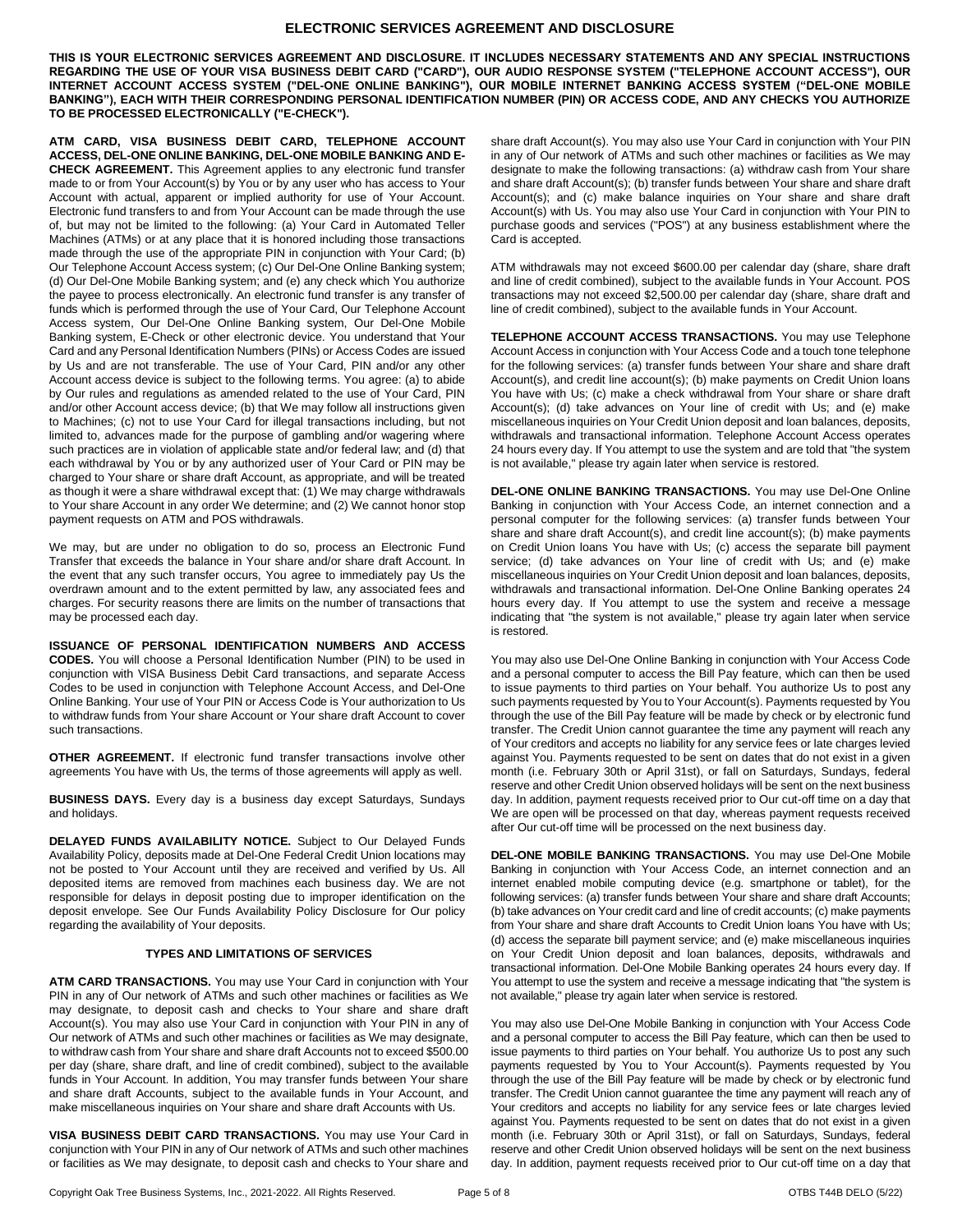## **ELECTRONIC SERVICES AGREEMENT AND DISCLOSURE (continued)**

We are open will be processed on that day, whereas payment requests received after Our cut-off time will be processed on the next business day.

Additionally, by using an internet connection and an internet enabled mobile computing device (e.g. smartphone or tablet), an imaging application/device, special software and an Access Code and/or User ID, You may also use the Del-One Mobile Banking platform to access Our remote deposit system in order to initiate the deposit of checks into Your savings and checking Account(s) You have with Us. Deposits may not exceed \$5,000.00 per mobile deposit. You understand and agree that the remote deposit of Items into Your deposit accounts with Us through use of remote deposit are not subject to the Electronic Fund Transfer Act (15 U.S.C. § 1693 *et seq.*) or Regulation E (12 CFR 1005.1 *et seq.*). The remote deposit of Items into Your designated deposit accounts with Us is instead governed solely by the terms and conditions set forth in the separate remote deposit capture agreement.

**E-CHECK TRANSACTIONS.** You may authorize a merchant or other payee to make a one-time electronic payment from Your checking Account using information from Your check ("E-Check") to: (a) pay for purchases; or (b) pay bills.

**OWNERSHIP OF ACCESS DEVICES.** Your Card and/or any other Account access device will remain Our property and any such Card or other Account access device We may issue may be cancelled or its use restricted by Us at any time without notice, except as may be required by applicable law. You agree to surrender any such Card and/or access device and to discontinue its use immediately upon Our request. You will be required to return any Account access device(s) to Us immediately upon the closing of Your Account.

**NOTIFICATION OF PRE-AUTHORIZED DEPOSITS.** If You have arranged to have direct deposits made to Your Account at least once every 60 days (from Your employer, the federal government or other payor), You can call Us at (302) 739- 4496, to find out whether or not the deposit has been made.

**RIGHT TO STOP PRE-AUTHORIZED PAYMENTS.** If You want to stop any preauthorized payments, call Us at (302) 739-4496, or write to Us at 270 Beiser Blvd., Dover, DE 19904 in time for Us to receive Your stop payment request 3 business days or more before the payment is scheduled to be made. If You call, We may also require You to put Your request in writing and get it to Us within 14 days after You call. To be sure that a third party does not bill You again for the "stopped" payment or to cancel the entire pre-authorized payment arrangement, contact the third party.

To ensure that recurring preauthorized charges established and authorized by You are not interrupted in the event that Your Card or other Access Device is reissued, We may, but are under no obligation to do so, enroll Your account in automatic account information update services that communicate new Card/Access Device information to the service providers with whom You have established preauthorized recurring charges, the purpose of which is to ensure charges You authorize continue without interruption.

**NOTICE OF VARYING AMOUNTS.** If regular pre-authorized payments may vary in amount, the person You are going to pay will tell You, 10 days before each payment, when it will be made and how much it will be. You may choose instead to get this notice only when the payment would differ by more than a certain amount from the previous payment, or when the amount would fall outside certain limits that You set.

**OUR LIABILITY FOR FAILURE TO STOP PAYMENT.** If You order Us to place a stop payment on one of Your pre-authorized payments 3 business days or more before the transfer is scheduled, and We do not do so, We will be liable for losses or damages, to the extent provided by law.

**TRANSACTION SLIPS.** You can get a receipt at the time You make any transaction to or from Your Account (except for Telephone Account Access, Del-One Online Banking, Del-One Mobile Banking, mail-in transactions, and certain small-value transactions). When an electronic transfer has been made during any given month, You will receive a monthly statement to reflect all electronic fund transfers to or from Your Account during that statement period. In any case, You will receive a statement at least quarterly.

**FEES.** We may assess reasonable charges against Your Account for transactions performed at electronic terminals. If so, We will specify any charges for these or other types of electronic transactions, including automatic transfers, on an accompanying pricing document. We will explain the charges to You when You open Your Account. You will be provided with a fee schedule, Telephone Account Access, Del-One Online Banking, and Del-One Mobile Banking information after Your Account is established. Additional fee schedules are available at any of Our office locations. When You use an ATM not owned by Us, You may be charged a fee by the ATM operator, or any network used, and You may be charged a fee for a balance inquiry even if You do not complete a fund transfer.

**LIABILITY FOR FAILURE TO COMPLETE TRANSACTIONS.** If We do not properly complete a transaction to or from Your Account according to this Agreement, We will be liable for Your losses or damages. However, We will not be liable if: (a) Your Account does not contain enough available funds to make the transaction through no fault of Ours; (b) the ATM where You are making the transfer does not have enough cash; (c) the terminal was not working properly and You knew about the breakdown when You started the transaction; (d) circumstances beyond Our control prevent the transaction despite reasonable precautions that We have taken; (e) Your Card is retrieved or retained by an ATM; (f) Your Card or PIN has been reported lost or stolen and We have blocked the Account; (g) the money in Your Account is subject to legal process or other claim; (h) there are other lawful exceptions established by Us and You are given proper advance notice of them; (i) You exceed any limits on Your Account: and (j) the VISA network does not allow the transaction to proceed due to anti-fraud or similar consumer protections employed by that network.

**LIABILITY FOR UNAUTHORIZED USE.** Telephone Us at once at (302) 739-4496, or write to Us at 270 Beiser Blvd., Dover, DE 19904 if You believe Your Card or PIN have been lost or stolen or if You believe that an electronic fund transfer has been made without Your permission using information from Your check. Telephoning is the best way of keeping Your possible losses down. You could lose all of the money in Your Account (plus Your maximum overdraft line of credit, if applicable).

**IN CASE OF ERRORS OR IF YOU HAVE QUESTIONS ABOUT ELECTRONIC TRANSFERS.** Telephone Us at (302) 739-4496, or write to Us at 270 Beiser Blvd., Dover, DE 19904 as soon as You can, if You think Your statement or receipt is wrong or if You need more information about a transaction listed on the statement or receipt. We must hear from You no later than 60 days after We send You the first statement on which the problem or error appeared.

- (1) Tell Us Your name and Account number.
- (2) Describe the error or the transfer You are unsure about, and explain as clearly as You can why You believe it is an error or why You need more information.
- (3) Tell Us the dollar amount of the suspected error.

If You tell Us orally, We may require that You send Us Your complaint or question in writing within 10 business days.

We will determine whether an error occurred within 10 business days after We hear from You and will correct any error promptly. If We need more time, however, We may take up to 45 days to investigate Your complaint or question. If We decide to do this, We will credit Your account within 10 business days for the amount You think is in error, so that You will have the use of the money during the time it takes Us to complete Our investigation. If We ask You to put Your complaint or question in writing and We do not receive it within 10 business days, We may not credit Your account.

For errors involving new accounts, point-of-sale, or foreign-initiated transactions, We may take up to 90 days to investigate Your complaint or question. For new accounts, We may take up to 20 business days to credit Your account for the amount You think is in error.

We will tell You the results within 3 business days after completing Our investigation. If We decide that there was no error, We will send You a written explanation. You may ask for copies of the documents that We used in Our investigation.

**UNAUTHORIZED TRANSFERS.** To report a lost or stolen Card, PIN, Access Code or any combination thereof, You will call Us at (302) 739-4496. You may also report the loss of a Card, PIN, Access Code or any combination thereof, by writing to Us at 270 Beiser Blvd., Dover, DE 19904. You should also call the number or write to the address listed above if You believe a transfer has been made using the information from Your check without Your permission.

**FOREIGN TRANSACTIONS.** For transactions initiated in foreign countries and foreign currencies, the exchange rate between the transaction currency and the billing currency (U.S. Dollars) will be: (a) a rate selected by VISA from the range of rates available in wholesale currency markets for the applicable central processing date, which rate may vary from the rate VISA itself receives; or (b) the government-mandated rate in effect for the applicable central processing date. For transactions that are initiated in a foreign currency, You will be charged 1.00% of the final settlement amount. For transactions occurring in foreign countries and initiated in U.S. Dollars, You will be charged 1.00% of the final settlement amount. Transactions initiated via the internet with merchants or other parties located outside of the United States of America are deemed to occur in the foreign country where the merchant or other party is located.

**DISCLOSURE OF ACCOUNT INFORMATION.** We may disclose information to third parties about Your Account or transfers You make: (1) when it is necessary to complete an electronic transaction; or (2) in order to verify the existence and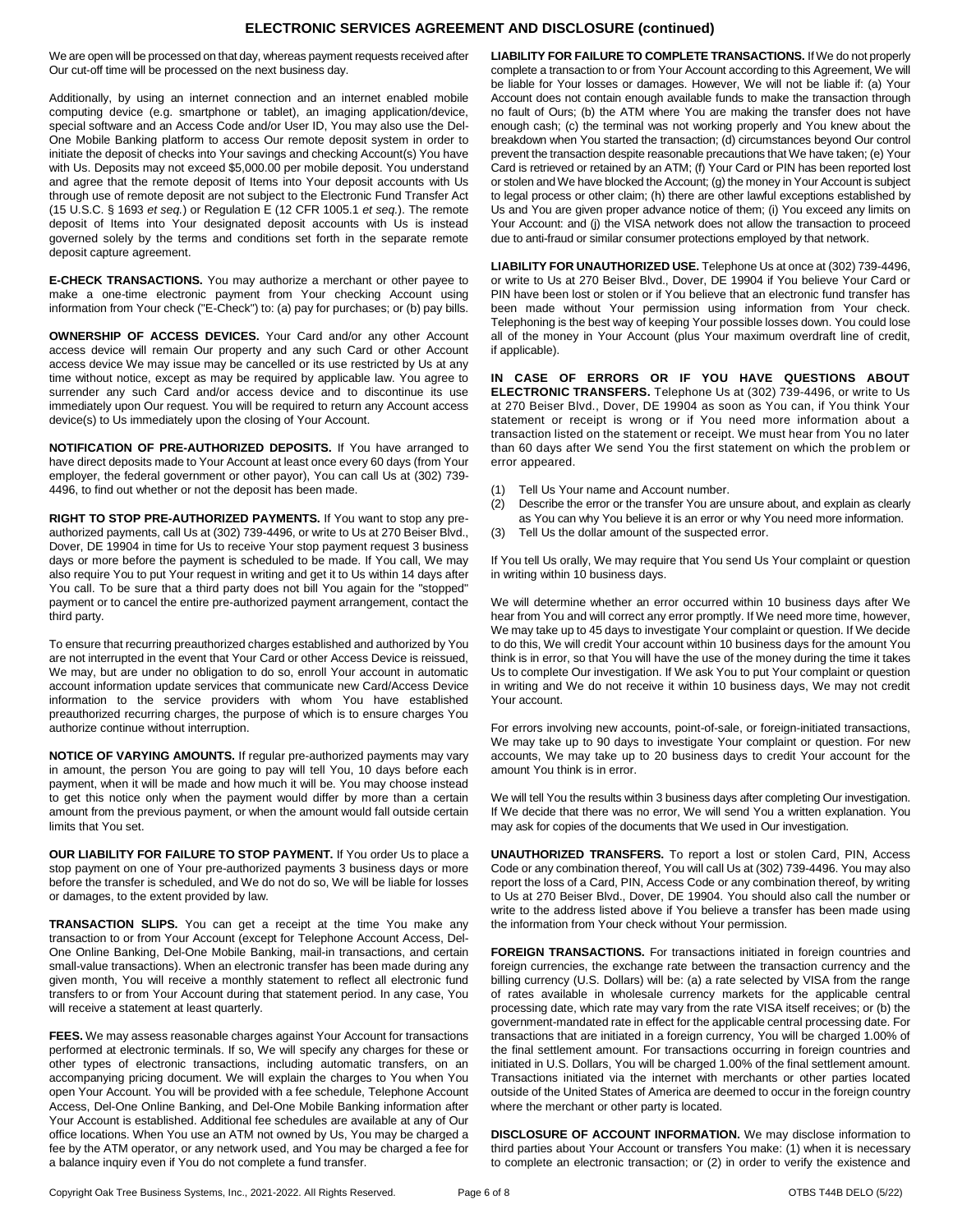## **ELECTRONIC SERVICES AGREEMENT AND DISCLOSURE (continued)**

conditions of Your Account for a third party such as a credit bureau or merchant; or (3) in order to comply with a government agency or court order, or any legal process; or (4) if You give Us written permission.

**TERMINATION.** We may terminate Your right to use Your Card, PIN or Access Code, or cancel this Agreement at any time upon written notice. You may request termination of these services in writing.

**CHANGE IN TERMS.** We may change the terms and charges for the services shown in this Agreement and may amend this Agreement from time to time upon proper notice to You.

**GOVERNING LAW. This** Agreement is controlled and governed by the laws of the State of Delaware, except to the extent that such laws are inconsistent with controlling federal law.

## **FUNDS AVAILABILITY POLICY DISCLOSURE**

#### **EXCEPT FOR CHECKS DRAWN ON FOREIGN BANKS IN FOREIGN COUNTRIES, THIS DISCLOSURE DESCRIBES YOUR ABILITY TO WITHDRAW FUNDS FROM TRANSACTION ACCOUNTS AT DEL-ONE FEDERAL CREDIT UNION. YOU SHOULD ALSO REFER TO THE SECTION OF THESE AGREEMENTS AND DISCLOSURES THAT DESCRIBES THE DETAILS OF YOUR SPECIFIC ACCOUNT TYPE FOR ADDITIONAL INFORMATION.**

**Your Ability To Withdraw Funds.** Our general policy is to make funds from Your cash and check deposits available to You on the 1st business day after the day We receive Your deposit. Electronic direct deposits will be available on the day We receive the deposit. Once they are available, You can withdraw the funds in cash and We will use the funds to pay checks that You have written.

**Determining the Availability Of A Deposit.** For determining the availability of Your deposits, every day is a business day except Saturdays, Sundays, and Federal holidays.

If You make a deposit prior to closing on a business day that We are open, We will consider that day to be the day of Your deposit. However, if You make a deposit after closing or on a day We are not open, We will consider that the deposit was made on the next business day We are open.

**Longer Delays May Apply.** In some cases, We will not make all of the funds that You deposit by check available to You on the 1st business day after the day We receive Your deposit. Depending on the type of check that You deposit, funds may not be available until the 2nd business day after the day of Your deposit. The first \$225.00 of Your deposits, will be available on the first business day after the day of Your deposit.

If We are not going to make all of the funds from Your deposit available on the day We receive Your deposit, We will notify You at the time You make Your deposit. We will also tell You when the funds will be available. If Your deposit is not made directly to one of Our employees, or if We decide to take this action after You have left the premises, We will mail You the notice by the business day after We receive Your deposit.

If You will need the funds from a deposit right away, You should ask Us when the funds will be available.

In addition, funds You deposit by check may be delayed for a longer period under the following circumstances:

- We believe a check You deposit will not be paid.
- You deposit checks totaling more than \$5,525.00 on any one day.
- You redeposit a check that has been returned unpaid.
- You have overdrawn Your account repeatedly in the last six months.
- There is an emergency, such as failure of computer or communications equipment.

We will notify You if We delay Your ability to withdraw funds for any of these reasons, and We will tell You when the funds will be available. They will generally be available no later than the 7th business day after the day of Your deposit.

**Special Rules For New Accounts.** If You are a new member, the following special rules will apply during the first 30-days Your Account is open. Funds from electronic direct deposits to Your Account will be available on the day We receive the deposit. Funds from deposits of cash, wire transfers, and the first \$5,525.00 of a day's total deposits of cashier's, certified, teller's, traveler's, and federal, state and local government checks will be available on the 1st business day after the day of Your deposit if the deposit meets certain conditions. For example, the checks must be payable to You. The excess over \$5,525.00 will be available on the 7th business day after the day of Your deposit. If Your deposit of these checks (other than a U.S. Treasury check) is not made in person to one of Our employees, the first \$5,525.00 will not be available until the 2nd business day after the day of Your deposit. Funds from all other check deposits will be available on the 7th business day after the day of Your deposit.

**Holds on Other Funds.** If We cash a check for You that is drawn on another institution, We may withhold the availability of a corresponding amount of funds that are already in Your Account. Those funds will be available to You at the time that the funds from the check We cashed for You would have been available if You had deposited it. If We accept for deposit a check that is drawn on another institution, We may make funds from the deposit available for withdrawal immediately but delay Your availability to withdraw a corresponding amount of funds that You have on deposit in another account with Us. The funds in the other account would then not be available for withdrawal until the time periods that are described elsewhere in this policy for the type of check that You deposited.

**ATM Deposits.** For deposits made at Automated Teller Machines (ATMs) owned and operated by the Credit Union, deposits will become available on the 2nd business day after the day of Your deposit. U.S. Treasury checks will be available on the 1st business day after the day of Your deposit. For deposits made at ATMs not owned and operated by the Credit Union, deposits will become available for withdrawal on the 2nd business day following the day of deposit. All ATMs that We own or operate are identified as Our machines.

**Location of Check Endorsements.** Federal law requires all check endorsements to be in the first 1-1/2 inches of the trailing edge of the back of the check. The trailing edge is opposite the left side of the face of the check, the side of the check just behind Our address. You will be responsible for any costs incurred by Us due to delays in returning checks deposited into Your Account that do not comply with the endorsement standards.

**Dividend Payment Policy.** See the Account Disclosures section in these Agreements and Disclosures for Our policy on the payment of dividends.

## **WIRE TRANSFER AGREEMENT**

#### **THESE ARE THE TERMS AND CONDITIONS WHENEVER YOU REQUEST A WIRE TRANSFER OF FUNDS FROM YOUR ACCOUNT(S) WITH US BASED UPON YOUR ORAL OR WRITTEN REQUEST. WE WILL PROVIDE WIRE TRANSFER SERVICES AS A MEANS TO INITIATE DOMESTIC TRANSFERS FOR YOU, SUBJECT TO THE TERMS OF THIS AGREEMENT, WHICH YOU AGREED TO BY SIGNING YOUR APPLICATION FOR MEMBERSHIP WITH US AT THE TIME THAT YOUR ACCOUNT WAS ESTABLISHED.**

This Wire Transfer Agreement applies to wire transfers that are not "Remittance Transfers" as defined in the Electronic Fund Transfer Act (15 U.S.C. 1693o-1) and Regulation E, Subpart B (12 CFR 1005.30 *et seq.*).

We are authorized to charge Your Account for the payment of wire transfer requests. If more than one Account(s) is designated, We may charge any of the designated Accounts unless You give Us specific written directions otherwise. Your transfer requests may involve the transfer of funds from any of Your designated Accounts with Us to another Account You have with Us, to any other financial institution, or to a third party or Account of a third party maintained with Us or any other financial institution. There are no restrictions or limitations on the amounts which may be ordered or requested, or on the location or address of the beneficiary of a transfer unless You give Us written instructions to the contrary.

The party(ies) named in Your Application for membership are the Authorized Persons who may issue payment orders to Us for the initiation of wire transfers or to receive telephone calls from Us, in accordance with this Agreement, for the purpose of confirming payment orders for the initiation of wire transfers which have been transmitted to Us under this Agreement for any Account designated in Your Application for membership. For confirmation purposes, We may call any party designated in Your Application for membership. If more than one Authorized Person is named, any one of them may issue payment orders on any designated Account.

Wire transfer requests must be given to Us in compliance with Our cut-off hours as established from time to time by Us. We are not responsible for the accuracy of a routing number which You supply verbally and which is contained in Your wire transfer request. Wire transfer requests received by Us after Our cut-off hours may be treated as if received on the following business day.